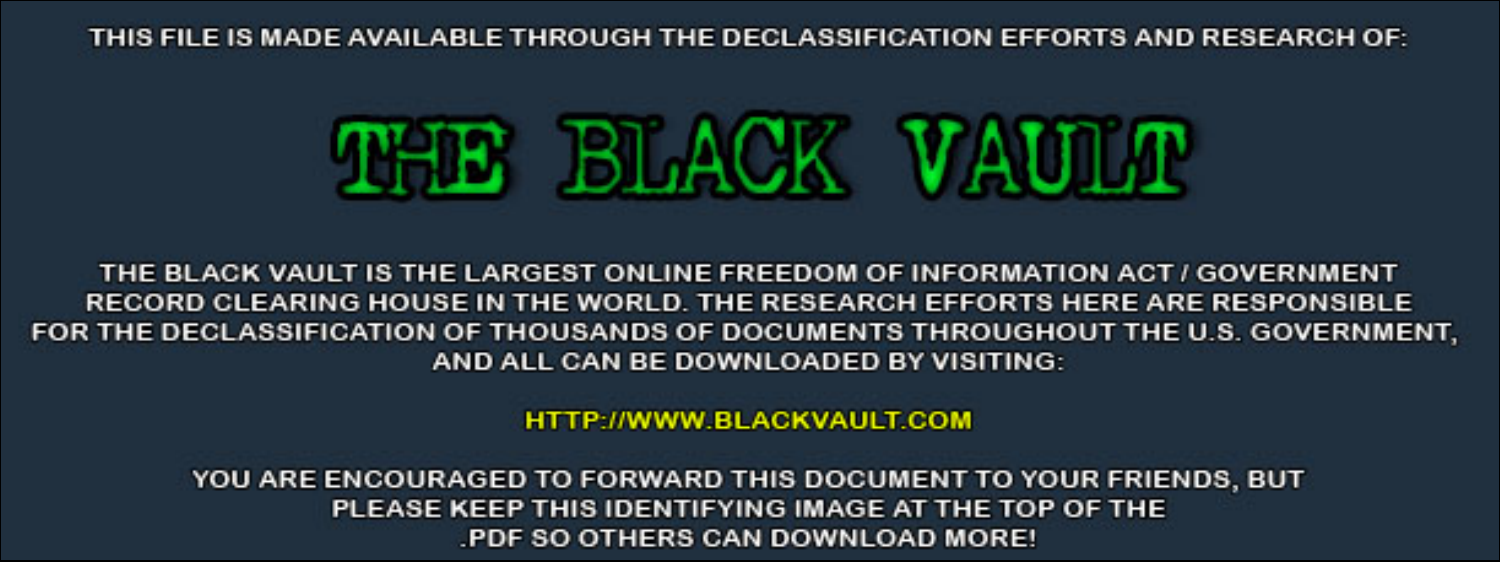## SEORETHOOMINITHN+

## **Cryptologic Almanac 50th Anniversary Series**

## **Louis W. Tordella**  $\frac{1}{(U/H\cap U\cap U)}$

(U) Dr. Louis Tordella was known variously as "Dr. T," "Dr. No," and other, less flattering terms. At one point during Tordella's term as D/DIRNSA, commented to the author that Dr. Tordella and he had received their doctorates from the same university. As a result of this brotherhood, Dr. Tordella called him "Byron," and he called Dr. Tordella "Dr. Tordella." Tordella was like that, but perhaps he had reason to be.

(U) He became the deputy director of NSA in 1958, and remained in the post more than fifteen years until his retirement in 1974. He thus became the longest serving deputy director in NSA's history. During this time, he brought NSA to the forefront in cryptologic computer and cryptographic machine design.

(U) Dr. Tordella was born in Garrett, Indiana, on 1 May 1911 and grew up in the Chicago environs. He displayed an early affinity for mathematics, and obtained bachelor's, master's, and doctoral degrees in mathematics in the 1930s. The outbreak of World War II found him teaching mathematics at Chicago's Loyola University.

(U) He joined the navy, immediately made contacts in the service, and was brought aboard as a lieutenant junior grade in 1942. He went directly into cryptologic work for the navy's codebreaking organization, OP-20-G. He spent most of the war at OP-20-G collection stations on the West Coast, at Bainbridge Island, Washington, and Skaggs Island, California. In 1943, while serving as acting Officer-in-Charge (OIC) of operations at Bainbridge Island, he was ordered to set up a compartmented intercept project directed against Soviet naval communications. This was the first U.S. Navy collection effort against a Soviet military target.

**(SXSL)** In 1944, Tordella was sent as OIC to a newly established U.S. Navy experimental site at Skaggs Island aimed at collecting<br>traffic. In addition to personally heading the operation, he designed a crude multiplexer, the first of its kind.

..

(U) Tordella left the navy in 1946 for a position with OP-20-G as a civilian mathematician, and in 1949 he joined the newly created Armed Forces Security Agency (AFSA), an early attempt to achieve service unity in the business of cryptology. He was a key figure in devising policy for the new agency, and for its successor, the National Security Agency,

> Approved for Release by NSA or ~16-12-2CI09 FOIA, C:ase # 5256/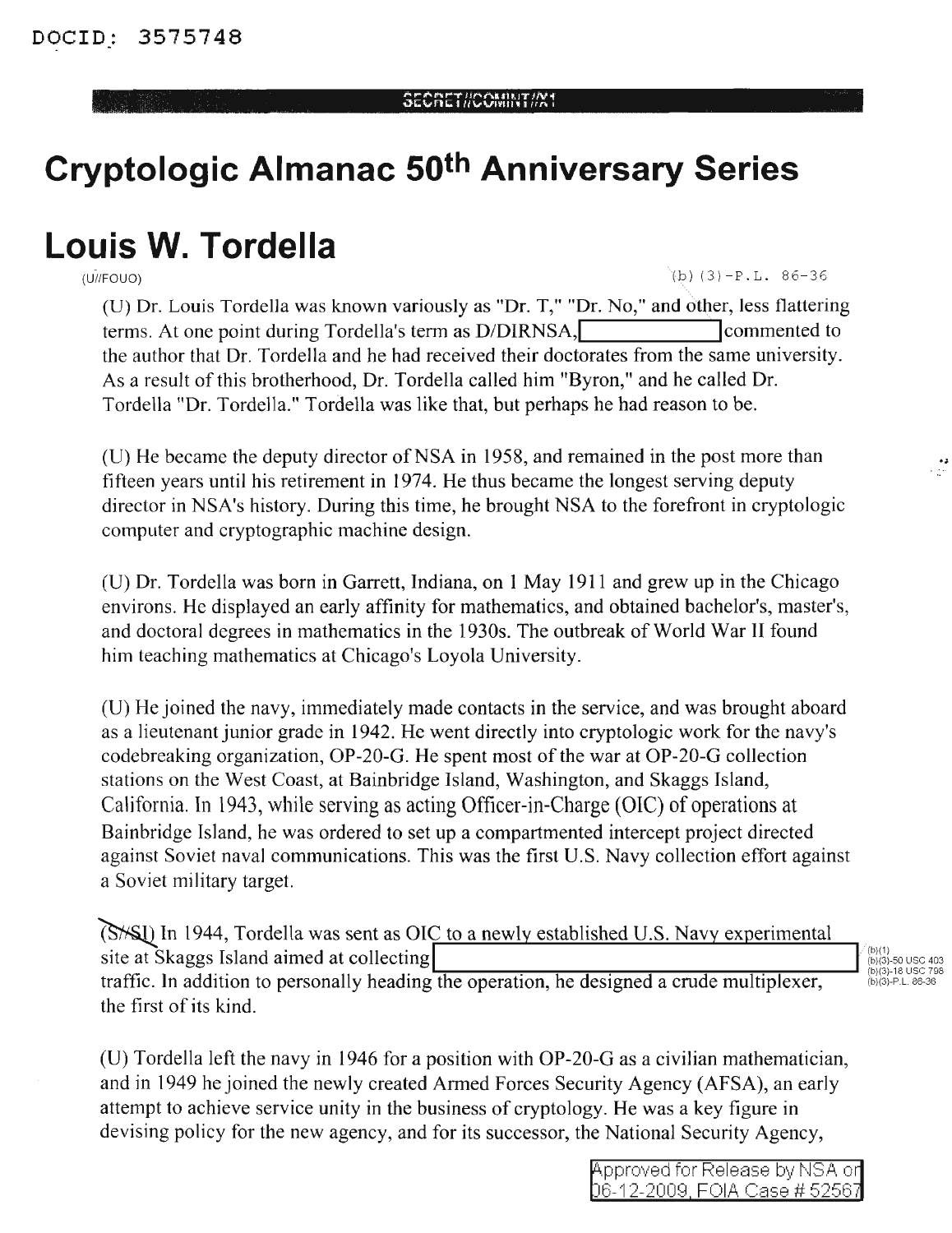## DOCID: 3575748

which emerged in 1952 to replace AFSA.

(D) His career at NSA brought him to the very front rank of cryptologists. He was an early advocate of the use of computers for cryptologic work, and helped to cement a close working relationship with American industry. His grasp of computer technology and the associated engineering concepts, coupled with his understanding of cryptanalysis, was invaluable in keeping the United States ahead of the field in this critical skill. He pushed forcefully for the development of supercomputers for cryptologic applications.

(U) Tordella was also a leader in securing American communications, pushing a series of leading-edge new encoding devices to secure U.S. government communications. In another aspect of communications, he briefed President Eisenhower in 1958 on the necessity for creating the Criticomm (critical communications) system, which would provide a means for getting critical information to the White House within ten minutes. His presentation sold Eisenhower on the system, and implementation was ordered.

(U) As a senior official at NSA, Dr. Tordella played a central role in NSA's outside relationships. Close collaborators in Great Britain and the British Commonwealth built up such a trust with Tordella that many foreign intelligence officials regarded him as the linchpin in their relationship with NSA. To these collaborators and to the United States Congress and the intelligence community, Louis Tordella was NSA.

(D) Dr. Tordella received unprecedented honors over the years. On his retirement in 1974, he received both the National Security Medal and the National Intelligence Distinguished Service Medal. His relationship with the British was recognized in 1976 when he became an Honorary Knight Commander of the Most Excellent Order of the British Empire. In 1992 the Security Affairs Support Association, composed mainly of retired intelligence officials, gave him the William O. Baker medal for distinguished service to American intelligence.

(U) Dr. Tordella passed away on 10 January 1996.

[(U/ POUQ) David P. Mowry, Center for Cryptologic History, 972-2893s, dpmowry]

Horizontal Line

Almanac 50<sup>th</sup> Anniversary Series

Content Owner: Feedback Web POC: Feedback

Last Modified: by nsr Last Reviewed: February 28,2003 Next Review: 365 days